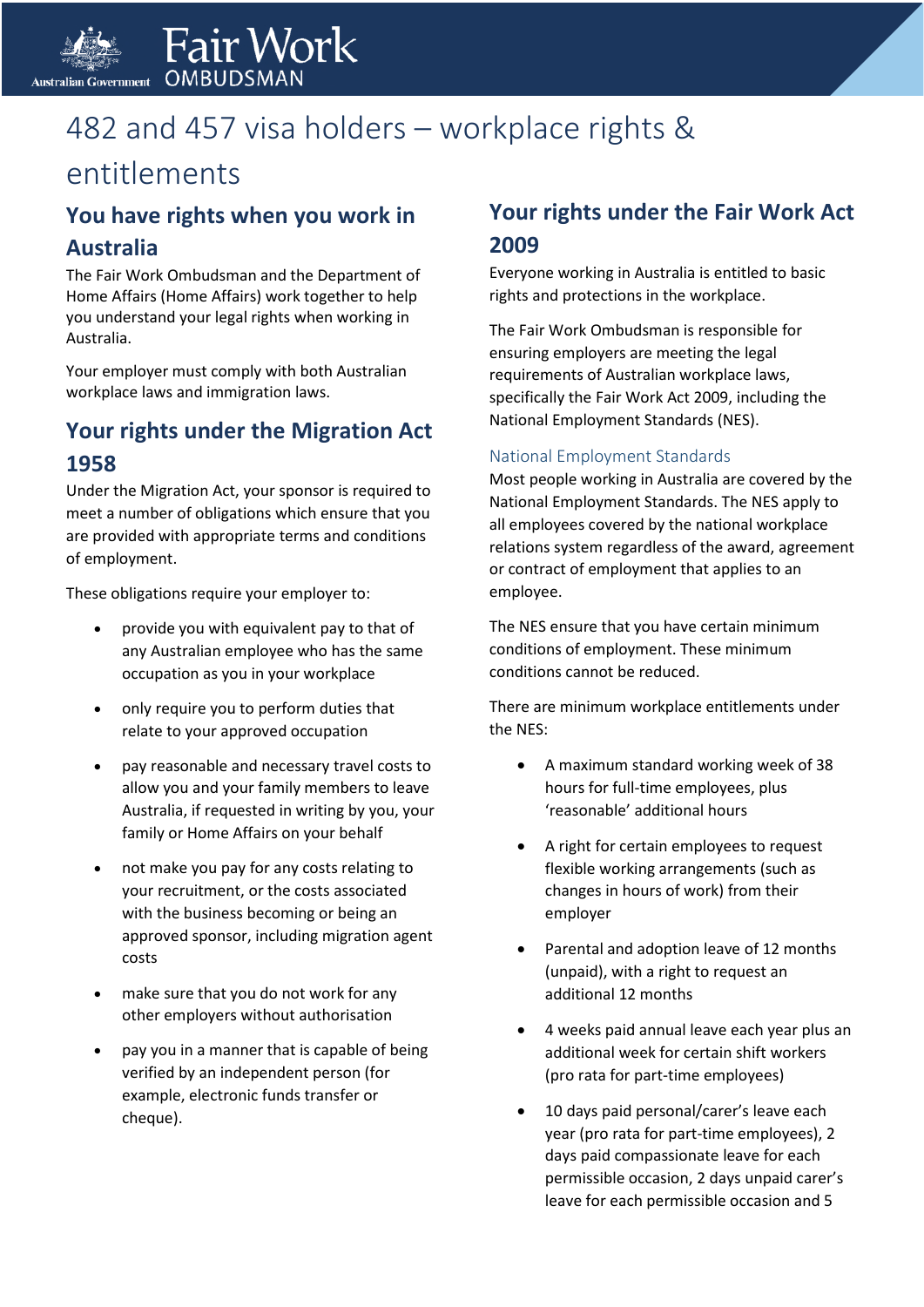days unpaid family and domestic violence leave (in a 12 month period)

- Community service leave for jury service or activities dealing with certain emergencies or natural disasters. This leave is unpaid, except for jury service which is paid for up to 10 days
- Long service leave
- A paid day off for public holidays, except where reasonably required to work
- Notice of termination and redundancy pay
- The right for new employees to receive the Fair Work Information Statement. Casual employees must also be given the Casual Employment Information Statement
- The right for casual employees to become permanent employees in some circumstances.

Some conditions or limitations may apply to your entitlement to the NES. For instance, there are some exclusions for certain casual employees. [For more](http://www.fairwork.gov.au/nes)  [information on the NES, visit](http://www.fairwork.gov.au/nes)  www.fairwork.gov.au/nes

#### Modern awards

In addition to the NES your employment may be covered by a modern award. Modern awards provide minimum wages and conditions for an industry or occupation. These conditions apply on top of the NES and include entitlements such as breaks, allowances and rates of pay for working at different times.

#### General protections

Employees have the right to be free from unlawful discrimination, the right to engage in industrial activities (including the right to become or not become a member of a union) and the right to be

free from undue influence or pressure when negotiating individual arrangements.

Employees are also entitled to protection from having or exercising a workplace right which includes being entitled to a benefit under a workplace law or making a complaint to the Fair Work Ombudsman about their employment arrangements.

#### Pay slips

Employers must issue pay slips to you within one (1) working day of your pay day. It is best practice for these to be written in plain and simple English.

## **Who should I contact if my workplace rights are not being met?**

If you believe your employer is not paying you the correct entitlements and/or you believe your workplace rights are not being met, you can make a complaint to the Fair Work Ombudsman. The services of the Fair Work Ombudsman are free to all workers in Australia.

If you are concerned that your sponsoring employer is not meeting their obligations in line with the terms of your visa you should contact Home Affairs.

Your sponsoring employer cannot cancel your visa. Only Home Affairs can grant, refuse or cancel visas. The department can provide information on visa choices, rights and obligations, including how to change your sponsor or apply for permanent residence.

If you require further [information](https://immi.homeaffairs.gov.au/) or assistance from [Home Affairs, visit immi.homeaffairs.gov.au or](https://immi.homeaffairs.gov.au/)  phone 131 881.

If you need an interpreter when contacting the Department of Home Affairs or the Fair Work Ombudsman, phone the Translating and Interpreting Service (TIS) on 131 450.